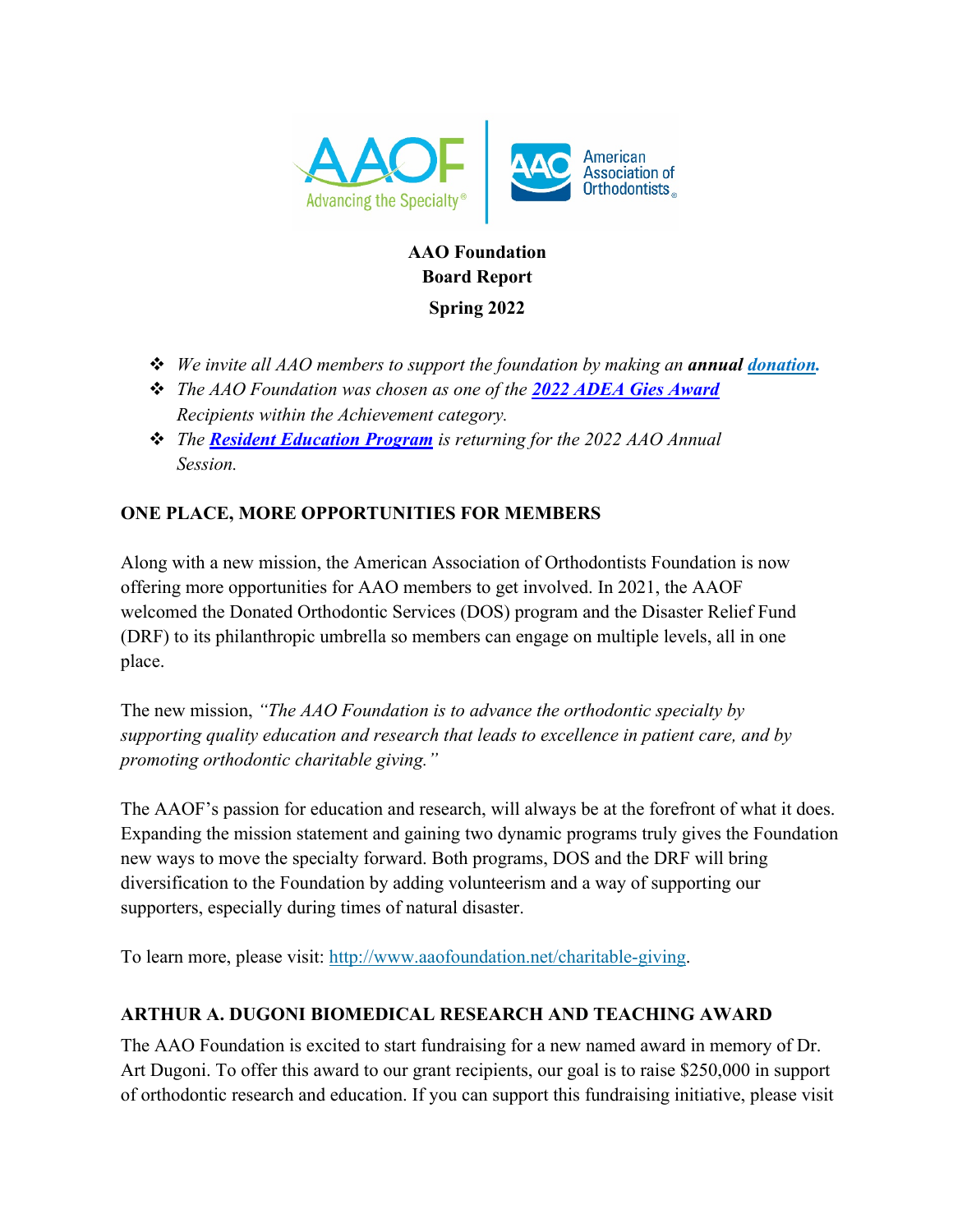our website and mention that you are giving "In honor of Dr. Art Dugoni" on your giving form. We will ensure your donation gets to the right place. We hope to have this award established in time to offer it to our 2023 grant recipients.

#### **DONATED ORTHODONTIC SERVICES IS LOOKING FOR VOLUNTEERS**

DOS is looking for volunteers in the PCSO region to participate in this program. We currently have 300 patients in active treatment with more on our wait list to be matched with our orthodontists. To learn about this program please visit our website. If you decide you are interested in volunteering or have additional questions, email us at  $\frac{d\cos(\theta)}{d\theta}$  aaortho.org.

#### **DISASTER RELIEF FUND**

Did you know that the AAO Foundation has a fund just for orthodontists who have experienced a natural disaster and need support to get their practices up and running again? The Disaster Relief Fund supports our members if they end up in this type of situation. Please consider this option when you are making your annual charitable contribution, but also keep this in mind if you find yourself in this type of situation. We want to support those who are in need.

#### **AAOF AWARDS PROGRAM**

Since the inception of the AAOF Awards Program, the AAOF has given back over \$14 million to the orthodontic specialty through research and education support. The grant proposals process has been moved to an online system and our review committee will consider applications for the 2022 funding cycle this winter and decisions will be shared in April. The AAO Foundation received 45 applications for funding in 2022 that will be reviewed by PARC for consideration.

#### **RESIDENT EDUCATION PROGRAM**

The AAO Foundation recognizes the importance of residents having the opportunity to experience an AAO Annual Session, and we support them through this program by offering a one-time \$400 incentive to offset expenses to attend the conference. Due to the 2020 and 2021 AAO Annual Sessions moving to a virtual platform, as a result of the COVID-19 pandemic, we have extended eligibility for this program for the 2022 Annual Session in Miami Beach to also include new orthodontists who were residents during those meetings. For more information about this program, please visit our website.